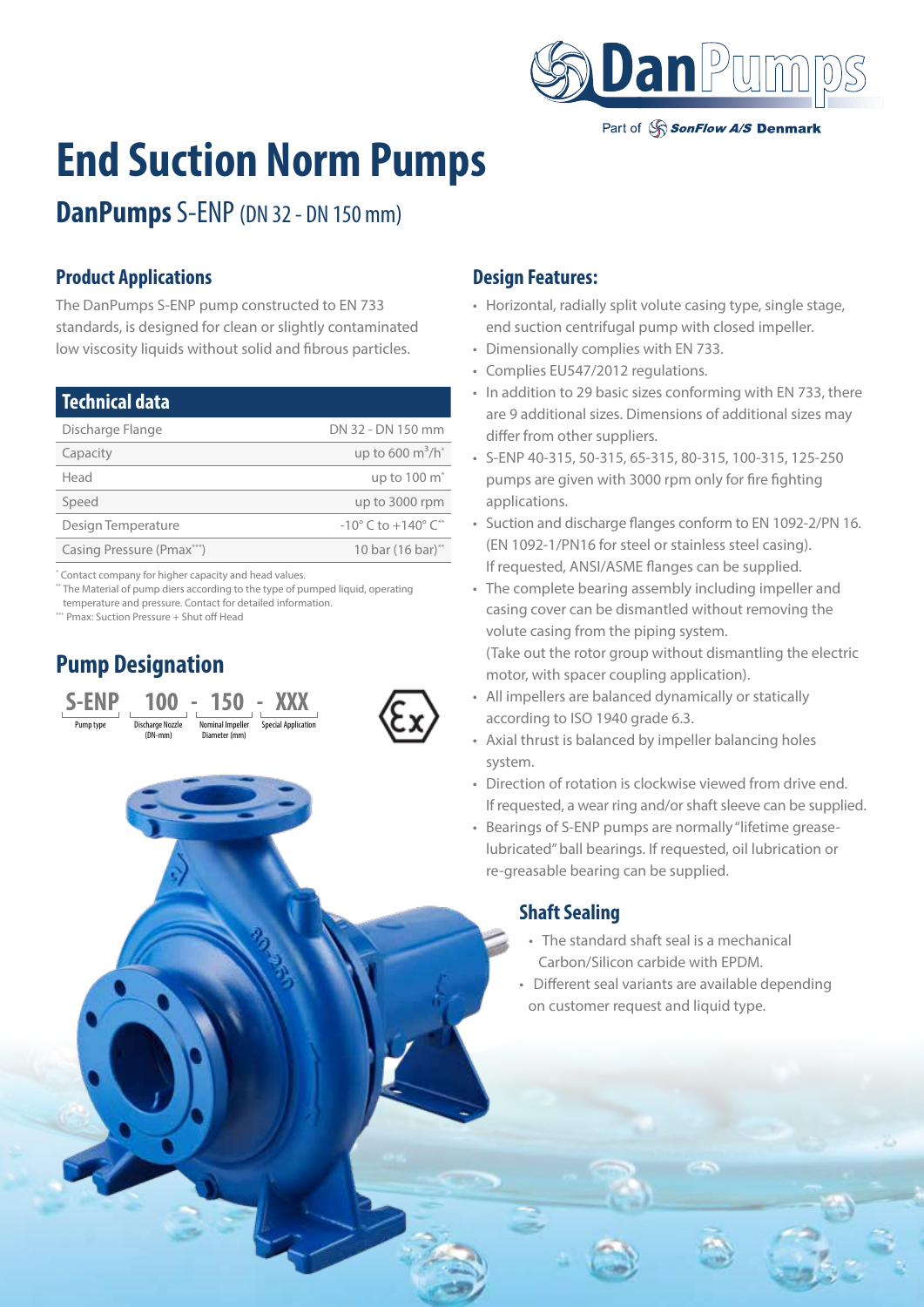#### **Performance Curves - Complette DanPumps S-ENP**

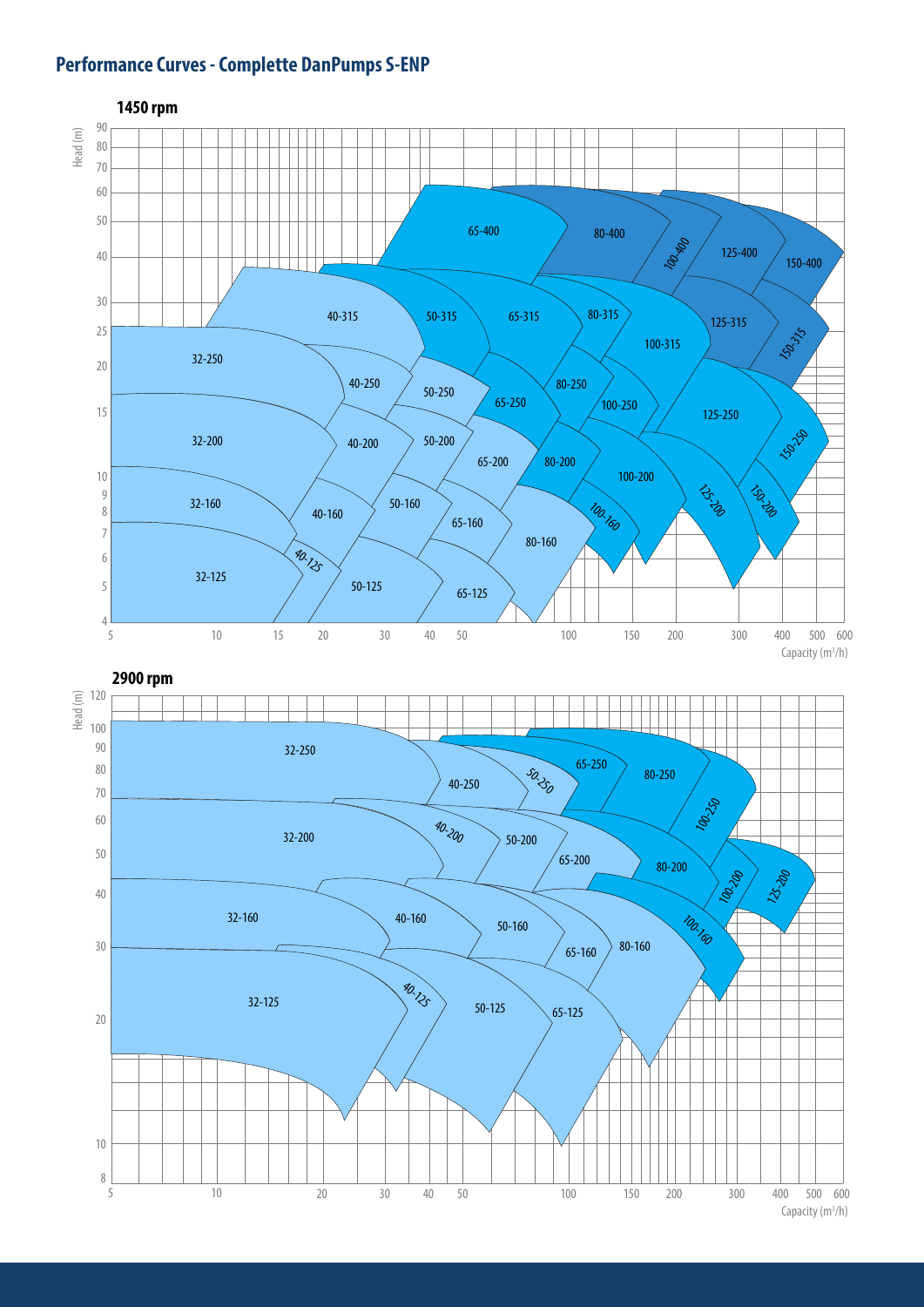# **Dimensions**





|               | <b>Pump Type</b> | Form           |     |            | <b>Overall Dimensions</b> |     |     |                |     |         |     |     | <b>Foot Dimensions</b> |     |    |     |                | <b>Shaft End</b> |    |     |    | <b>Support</b><br><b>Connections</b> |               |               |                 |                 | Weight            | <b>Space</b> |          |
|---------------|------------------|----------------|-----|------------|---------------------------|-----|-----|----------------|-----|---------|-----|-----|------------------------|-----|----|-----|----------------|------------------|----|-----|----|--------------------------------------|---------------|---------------|-----------------|-----------------|-------------------|--------------|----------|
| <b>EN 733</b> | Other            |                | DNe | <b>DNb</b> | A                         |     |     | h <sub>1</sub> | h2  | $m1$ m2 |     | n1  | n2                     | n3  | s1 | p   | s <sub>2</sub> | W                | d  | 11  | t  | u                                    | b1            | b2            | b3              | b <sub>4</sub>  | b <sub>5</sub>    | (kg)         | $x^{**}$ |
| 32-125        |                  | F <sub>1</sub> | 50  | 32         | 80                        | 360 | 440 | 112            | 140 | 100     | 70  | 190 | 140                    | 90  | 14 | 110 | 14             | 260              | 24 | 50  | 27 | 8                                    | $\frac{1}{4}$ | $\frac{1}{4}$ | $\frac{1}{4}$   | $\frac{1}{4}$   | $^{3}/_{8}$       | 32           | 100      |
| 32-160        |                  | F1             | 50  | 32         | 80                        | 360 | 440 | 132            | 160 | 100     | 70  | 240 | 190                    | 140 | 14 | 110 | 14             | 260              | 24 | 50  | 27 | 8                                    | $\frac{1}{4}$ | $\frac{1}{4}$ | $\frac{1}{4}$   | $\frac{1}{4}$   | $^{3}/_{8}$       | 39           | 100      |
| 32-200        |                  | F <sub>2</sub> | 50  | 32         | 80                        | 360 | 440 | 160 180        |     | 100     | 70  | 240 | 190                    | 140 | 14 | 110 | 14             | 260              | 24 | 50  | 27 | 8                                    | $\frac{1}{4}$ | $\frac{1}{4}$ | $\frac{1}{4}$   | $\frac{1}{4}$   | $^{3}/_{8}$       | 41           | 100      |
|               | 32-250           | F <sub>2</sub> | 50  | 32         | 100                       | 360 | 460 | 180            | 225 | 125     | 95  | 320 | 250                    | 190 | 14 | 110 | 14             | 260              | 24 | 50  | 27 | 8                                    | $\frac{1}{4}$ | $\frac{1}{4}$ | $\frac{1}{4}$   | $\frac{1}{4}$   | $^{3}/_{8}$ "     | 53           | 100      |
| 40-125        |                  | F <sub>1</sub> | 65  | 40         | 80                        | 360 | 440 | 112 140        |     | 100     | 70  | 210 | 160                    | 110 | 14 | 110 | 14             | 260              | 24 | 50  | 27 | 8                                    | $\frac{1}{4}$ | $\frac{1}{4}$ | $\frac{1}{4}$   | $\frac{1}{4}$   | $^{3}/_{8}$       | 33           | 100      |
| 40-160        |                  | F1             | 65  | 40         | 80                        | 360 | 440 | 132            | 160 | 100     | 70  | 240 | 190                    | 140 | 14 | 110 | 14             | 260              | 24 | 50  | 27 | 8                                    | $\frac{1}{4}$ | $\frac{1}{4}$ | $\frac{1}{4}$   | $\frac{1}{4}$   | $^{3}/_{8}''$     | 40           | 100      |
| 40-200        |                  | F <sub>2</sub> | 65  | 40         | 100                       | 360 | 460 | 160            | 180 | 100     | 70  | 265 | 212                    | 165 | 14 | 110 | 14             | 260              | 24 | 50  | 27 | 8                                    | $\frac{1}{4}$ | $\frac{1}{4}$ | $\frac{1}{4}$   | $\frac{1}{4}$   | $^{3}/_{8}$ "     | 45           | 100      |
| 40-250        |                  | F <sub>2</sub> | 65  | 40         | 100                       | 360 | 460 | 180            | 225 | 125     | 95  | 320 | 250                    | 190 | 14 | 110 | 14             | 260              | 24 | 50  | 27 | 8                                    | $\frac{1}{4}$ | $\frac{1}{4}$ | $\frac{1}{4}$   | $\frac{1}{4}$   | $^{3}/_{8}$       | 57           | 100      |
|               | 40-315           | F <sub>2</sub> | 65  | 40         | 100                       | 360 | 460 | 200            | 250 | 125     | 95  | 345 | 280                    | 190 | 14 | 110 | 14             | 260              | 24 | 50  | 27 | 8                                    | $\frac{1}{4}$ | $\frac{1}{4}$ | $\frac{1}{4}$   | $\frac{1}{4}$   | $^{3}/_{8}$ "     | 67           | 100      |
| $50 - 125$    |                  | F1             | 65  | 50         | 100                       | 360 | 460 | 132            | 160 | 100     | 70  | 240 | 190                    | 140 | 14 | 110 | 14             | 260              | 24 | 50  | 27 | 8                                    | $\frac{1}{4}$ | $\frac{1}{4}$ | $\frac{1}{4}$   | $\frac{1}{4}$   | $\frac{3}{8}$     | 34           | 100      |
| $50 - 160$    |                  | F1             | 65  | 50         | 100                       | 360 | 460 | 160            | 180 | 100     | 70  | 265 | 212                    | 165 | 14 | 110 | 14             | 260              | 24 | 50  | 27 | 8                                    | $\frac{1}{4}$ | $\frac{1}{4}$ | $\frac{1}{4}$   | $\frac{1}{4}$   | $\frac{3}{8}$     | 42           | 100      |
| 50-200        |                  | F <sub>2</sub> | 65  | 50         | 100                       | 360 | 460 | 160            | 200 | 100     | 70  | 265 | 212                    | 165 | 14 | 110 | 14             | 260              | 24 | 50  | 27 | 8                                    | $\frac{1}{4}$ | $\frac{1}{4}$ | $\frac{1}{4}$   | $\frac{1}{4}$   | $^{3}/_{8}$ "     | 48           | 100      |
| 50-250        |                  | F <sub>2</sub> | 65  | 50         | 100                       | 360 | 460 | 180            | 225 | 125     | 95  | 320 | 250                    | 190 | 14 | 110 | 14             | 260              | 24 | 50  | 27 | 8                                    | $\frac{1}{4}$ | $\frac{1}{4}$ | $\frac{1}{4}$   | $\frac{1}{4}$   | $^{3}/_{8}$       | 57           | 100      |
|               | 50-315           | F <sub>2</sub> | 65  | 50         | 125                       | 470 | 595 | 225            | 280 | 125     | 95  | 345 | 280                    | 190 | 19 | 110 | 14             | 340              | 32 | 80  | 35 | 10                                   | $\frac{1}{4}$ | $\frac{1}{4}$ | $\frac{1}{4}$   | $\frac{1}{4}$   | $^{3}/_{8}$       | 90           | 100      |
| 65-125        |                  | F <sub>1</sub> | 80  | 65         | 100                       | 360 | 460 | 160            | 180 | 125     | 95  | 280 | 212                    | 150 | 14 | 110 | 14             | 260              | 24 | 50  | 27 | 8                                    | $\frac{1}{4}$ | $\frac{1}{4}$ | $\frac{3}{8}$ " | $^{3}/_{8}$ "   | $\frac{3}{8}$ "   | 40           | 100      |
| 65-160        |                  | F1             | 80  | 65         | 100                       | 360 | 460 | 160            | 200 | 125     | 95  | 280 | 212                    | 150 | 14 | 110 | 14             | 260              | 24 | 50  | 27 | 8                                    | $\frac{1}{4}$ | $\frac{1}{4}$ | $^{3}/_{8}$     | $\frac{3}{8}$ " | $\frac{3}{8}$     | 46           | 100      |
| 65-200        |                  | F <sub>2</sub> | 80  | 65         | 100                       | 360 | 460 | 180            | 225 | 125     | 95  | 320 | 250                    | 190 | 14 | 110 | 14             | 260              | 24 | 50  | 27 | 8                                    | $\frac{1}{4}$ | $\frac{1}{4}$ | $^{3}/_{8}$ "   | $^{3}/_{8}$ "   | $^{3}/_{8}$       | 51           | 140      |
| 65-250        |                  | F <sub>2</sub> | 80  | 65         | 100                       | 470 | 570 | 200            | 250 | 160     | 120 | 360 | 280                    | 200 | 19 | 110 | 14             | 340              | 32 | 80  | 35 | 10                                   | $\frac{1}{4}$ | $\frac{1}{4}$ | $^{3}/_{8}$     | $\frac{3}{8}$   | $\frac{3}{8}$     | 90           | 140      |
| 65-315        |                  | F <sub>2</sub> | 80  | 65         | 125                       | 470 | 595 | 225            | 280 | 160     | 120 | 400 | 315                    | 240 | 19 | 110 | 14             | 340              | 32 | 80  | 35 | 10                                   | $\frac{1}{4}$ | $\frac{1}{4}$ | $\frac{3}{8}$ " | $^{3}/_{8}$ "   | $^{3}/_{8}$ "     | 105          | 140      |
|               | 65-400           | F <sub>2</sub> | 100 | 65         | 125                       | 470 | 595 | 260            | 335 | 160     | 120 | 435 | 355                    | 275 | 19 | 110 | 14             | 340              | 32 | 80  | 35 | 10                                   | $\frac{1}{4}$ | $\frac{1}{4}$ | $\frac{3}{8}$ " | $^{3}/_{8}$ "   | $^{3}/_{8}$ "     | 130          | 140      |
| 80-160        |                  | F <sub>1</sub> | 100 | 80         | 125                       | 360 | 485 | 180            | 225 | 125     | 95  | 320 | 250                    | 190 | 14 | 110 | 14             | 260              | 24 | 50  | 27 | 8                                    | $\frac{1}{4}$ | $\frac{1}{4}$ | $^{3}/_{8}$ "   | $^{3}/_{8}$ "   | $^{3}/_{8}$       | 49           | 140      |
| 80-200        |                  | F <sub>1</sub> | 100 | 80         | 125                       | 470 | 595 | 180            | 250 | 125     | 95  | 345 | 280                    | 215 | 14 | 110 | 14             | 340              | 32 | 80  | 35 | 10                                   | $\frac{1}{4}$ | $\frac{1}{4}$ | $^{3}/_{8}$     | $\frac{3}{8}$ " | $^{3}/_{8}$       | 63           | 140      |
| 80-250        |                  | F <sub>2</sub> | 100 | 80         | 125                       | 470 | 595 | 200            | 280 | 160     | 120 | 400 | 315                    | 240 | 19 | 110 | 14             | 340              | 32 | 80  | 35 | 10                                   | $\frac{1}{4}$ | $\frac{1}{4}$ | $^{3}/_{8}$ "   | $\frac{3}{8}$ " | $^{3}/_{8}$ "     | 95           | 140      |
| 80-315        |                  | F <sub>2</sub> | 100 | 80         | 125                       | 470 | 595 | 250 315        |     | 160     | 120 | 400 | 315                    | 240 | 19 | 110 | 14             | 340              | 32 | 80  | 35 | 10                                   | $\frac{1}{4}$ | $\frac{1}{4}$ | $^{3}/_{8}$ "   | $^{3}/_{8}$ "   | $^{3}/_{8}$ "     | 125          | 140      |
|               | 80-400           | F <sub>2</sub> | 100 | 80         | 125                       | 530 | 655 | 280            | 355 | 160     | 120 | 435 | 355                    | 275 | 19 | 110 | 14             | 360              | 42 | 110 | 45 | 12                                   | $\frac{1}{4}$ | $\frac{1}{4}$ | $^{3}/_{8}$ "   | $^{3}/_{8}$ "   | $^{3}/_{8}$ "     | 175          | 140      |
|               | 100-160          | F1             | 125 | 100        | 125                       | 470 | 595 | 200            | 280 | 160     | 120 | 360 | 280                    | 200 | 19 | 110 | 14             | 340              | 32 | 80  | 35 | 10                                   | $\frac{1}{4}$ | $\frac{1}{4}$ | $^{3}/_{8}$     | $^{3}/_{8}$ "   | $^{3}/_{8}$       | 80           | 140      |
| 100-200       |                  | F <sub>1</sub> | 125 | 100        | 125                       | 470 | 595 | 200            | 280 | 160     | 120 | 360 | 280                    | 200 | 19 | 110 | 14             | 340              | 32 | 80  | 35 | 10                                   | $\frac{1}{4}$ | $\frac{1}{4}$ | $^{3}/_{8}$     | $^{3}/_{8}$ "   | $^{3}/_{8}$ "     | 87           | 140      |
| 100-250       |                  | F <sub>2</sub> | 125 | 100        | 140                       | 470 | 610 | 225            | 280 | 160     | 120 | 400 | 315                    | 240 | 19 | 110 | 14             | 340              | 32 | 80  | 35 | 10                                   | $\frac{1}{4}$ | $\frac{1}{4}$ | $^{3}/_{8}$ "   | $^{3}/_{8}$ "   | $^{3}/_{8}$ "     | 100          | 140      |
| 100-315       |                  | F <sub>2</sub> | 125 | 100        | 140                       | 470 | 610 | 250            | 315 | 160     | 120 | 400 | 315                    | 240 | 19 | 110 | 14             | 340              | 32 | 80  | 35 | 10                                   | $\frac{1}{4}$ | $\frac{1}{4}$ | $\frac{3}{8}$   | $^{3}/_{8}$ "   | $^{3}/_{8}$       | 130          | 140      |
| 100-400       |                  | F <sub>2</sub> | 125 | 100        | 140                       | 530 | 670 | 280            | 355 | 200     | 150 | 500 | 400                    | 300 | 23 | 110 | 14             | 360              | 42 | 110 | 45 | 12                                   | $\frac{1}{4}$ | $\frac{1}{4}$ | $^{3}/_{8}$ "   | $^{3}/_{8}$ "   | $^{3}/_{8}$       | 180          | 140      |
|               | 125-200          | F1             | 150 | 125        | 140                       | 470 | 610 | 250            | 315 | 160     | 120 | 400 | 315                    | 240 | 19 | 110 | 14             | 340              | 32 | 80  | 35 | 10                                   | $\frac{1}{4}$ | $\frac{1}{4}$ | $\frac{1}{2}$   | $\frac{1}{2}$   | $\frac{3}{8}$ "   | 97           | 140      |
| 125-250       |                  | F <sub>2</sub> | 150 | 125        | 140                       | 470 | 610 | 250 355        |     | 160     | 120 | 400 | 315                    | 240 | 19 | 110 | 14             | 340              | 32 | 80  | 35 | 10                                   | $\frac{1}{4}$ | $\frac{1}{4}$ | $\frac{1}{2}$   | $\frac{1}{2}$   | $^{3}/_{8}$ "     | 110          | 140      |
| 125-315       |                  | F1             | 150 | 125        | 140                       | 530 | 670 | 280            | 355 | 200     | 150 | 500 | 400                    | 300 | 23 | 110 | 14             | 360              | 42 | 110 | 45 | 12                                   | $\frac{1}{4}$ | $\frac{1}{4}$ | $\frac{1}{2}$   | $\frac{1}{2}$   | $^{3}/_{8}$ "     | 180          | 140      |
| 125-400       |                  | F <sub>2</sub> | 150 | 125        | 140                       | 530 | 670 | 315            | 400 | 200     | 150 | 500 | 400                    | 300 | 23 | 110 | 14             | 360              | 42 | 110 | 45 | 12                                   | $\frac{1}{4}$ | $\frac{1}{4}$ | $\frac{1}{2}$   | $\frac{1}{2}$   | $^{3}/_{8}$       | 200          | 140      |
|               | 150-200          | F <sub>1</sub> | 200 | 150        | 160                       | 470 | 630 | 280            | 355 | 200     | 150 | 500 | 400                    | 300 | 23 | 110 | 14             | 340              | 32 | 80  | 35 | 10                                   | $\frac{1}{4}$ | $\frac{1}{4}$ | $\frac{1}{2}$   | $\frac{1}{2}$   | $^{3}/_{8}$       | 150          | 140      |
|               | 150-250          | F <sub>2</sub> | 200 | 150        | 160                       | 470 | 630 | 280 375        |     | 200     | 150 | 500 | 400                    | 300 | 23 | 110 | 14             | 340              | 32 | 80  | 35 | 10                                   | $\frac{1}{4}$ | $\frac{1}{4}$ | $\frac{1}{2}$   | $\frac{1}{2}$   | $\frac{3}{8}$     | 160          | 140      |
| 150-315       |                  | F1             | 200 | 150        | 160                       | 530 | 690 | 280            | 400 | 200     | 150 | 550 | 450                    | 350 | 23 | 110 | 14             | 360              | 42 | 110 | 45 | 12                                   | $\frac{1}{4}$ | $\frac{1}{4}$ | $\frac{1}{2}$   | $\frac{1}{2}$   | 3/ <sub>8</sub> " | 190          | 140      |
| 150-400       |                  | F <sub>2</sub> | 200 | 150        | 160                       | 530 | 690 | 315            | 450 | 200     | 150 | 550 | 450                    | 350 | 23 | 110 | 14             | 360              | 42 | 110 | 45 | 12                                   | $\frac{1}{4}$ | $\frac{1}{4}$ | $\frac{1}{2}$   | $\frac{1}{2}$   | $^{3}/_{8}$       | 230          | 140      |

\*\* Gap necessary for the withdrawal of the pump rotor from the driven end without the need for dismantling the motor and pipework (spacer coupling application)